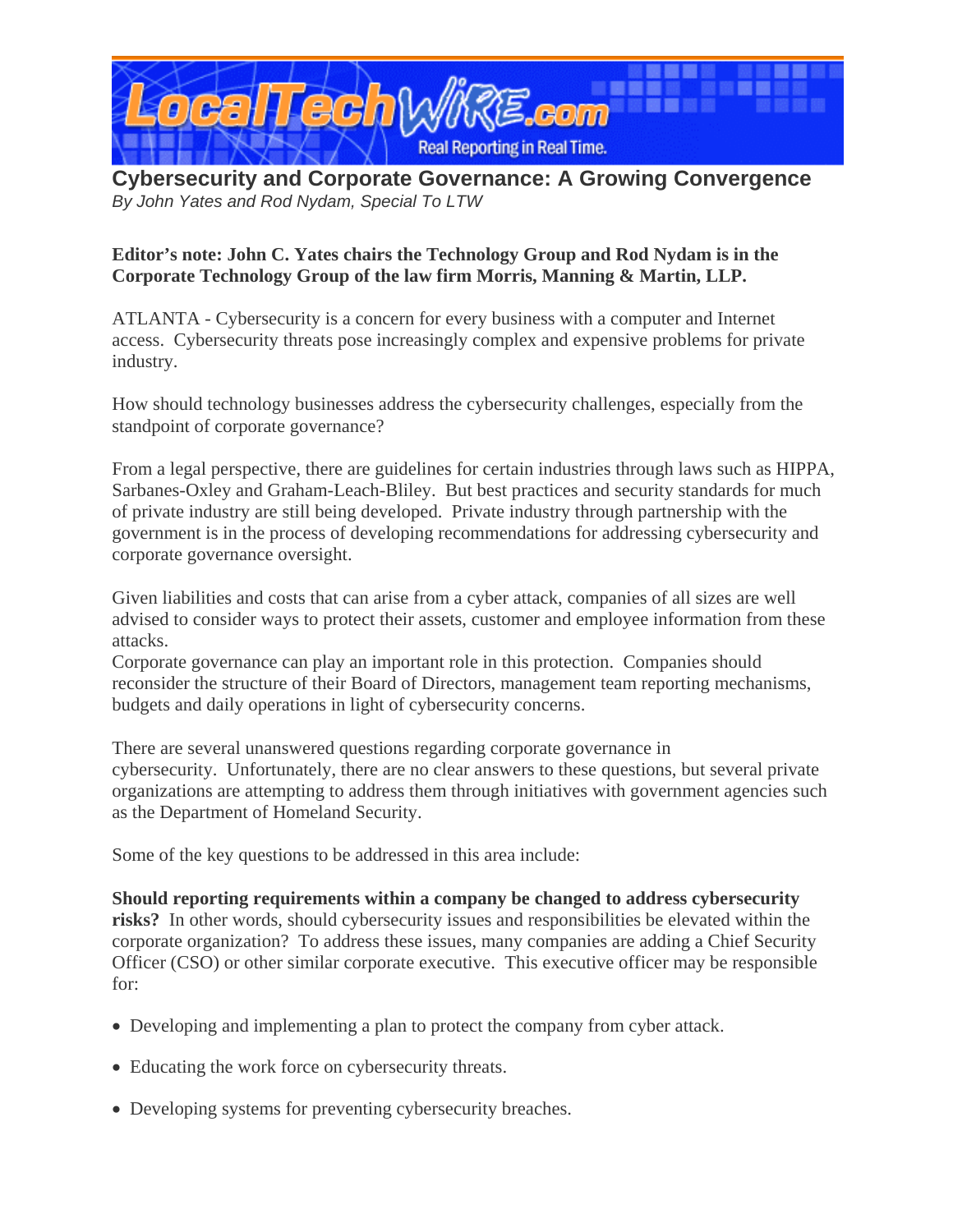• Establishing backup plans for the contingency of a breach of security and adverse impact on the business.

Quite often, the CSO faces challenges within the company in measuring success or failure. The security executive's job may be perceived as a cost rather than a revenue producing division. Part of cybersecurity awareness and success is to assist the CSO in carrying out his mission. Also, the success of the position may depend on the security executive finding allies within the company - the CEO, CFO and General Counsel.

**What about private companies that have small executive teams and are unlikely to appoint a CSO?** These companies should allocate the responsibilities otherwise handled by a CSO to other officers in the company. The CFO or IT Director will be the most likely candidate to assume these duties.

**What's the role of the Board of Directors?** The Board should clarify the scope of authority and responsibility of the CSO or other designated security officer. The Board should also establish the chain of command in addressing cybersecurity threats. This may require the allocation of responsibilities to various Board committees with regard to these issues.

**What's the role of the Compensation Committee?** The Compensation Committee needs to determine the performance guidelines for measuring the success or failure of the CSO. This is a tricky task because success for the CSO is often defined as "nothing bad happening." The Committee should consider other measures of success:

- The number of times the system has been attacked and thwarted
- How well the system recovers from an attack or how the cost of an attack is minimized
- A measurement comparing your company with a peer group relative to cyber attacks.
- The controlling of costs with regard to building the
- infrastructure for preventing cyber attacks.

In any case, the performance criteria should be established by the Compensation Committee and measured for compliance on an ongoing basis (rather than once a year).

**What's the role of the Audit Committee?** The Audit Committee should play a more strategic role in approving the company's cybersecurity program. The Audit Committee should confer with senior management and the CSO to confirm that the industry standards for security are being met.

In high risk businesses such as financial services or transaction processing, the Audit Committee will need to exercise even greater vigilance. The Audit Committee should consult with the auditors to determine the scope of audit review and the need to conduct a special examination of controls and procedures used by the company.

**When will guidance be provided on corporate governance protections in the cybersecurity area?** If your industry is outside of the scope of current legislation, there are no clear guidelines